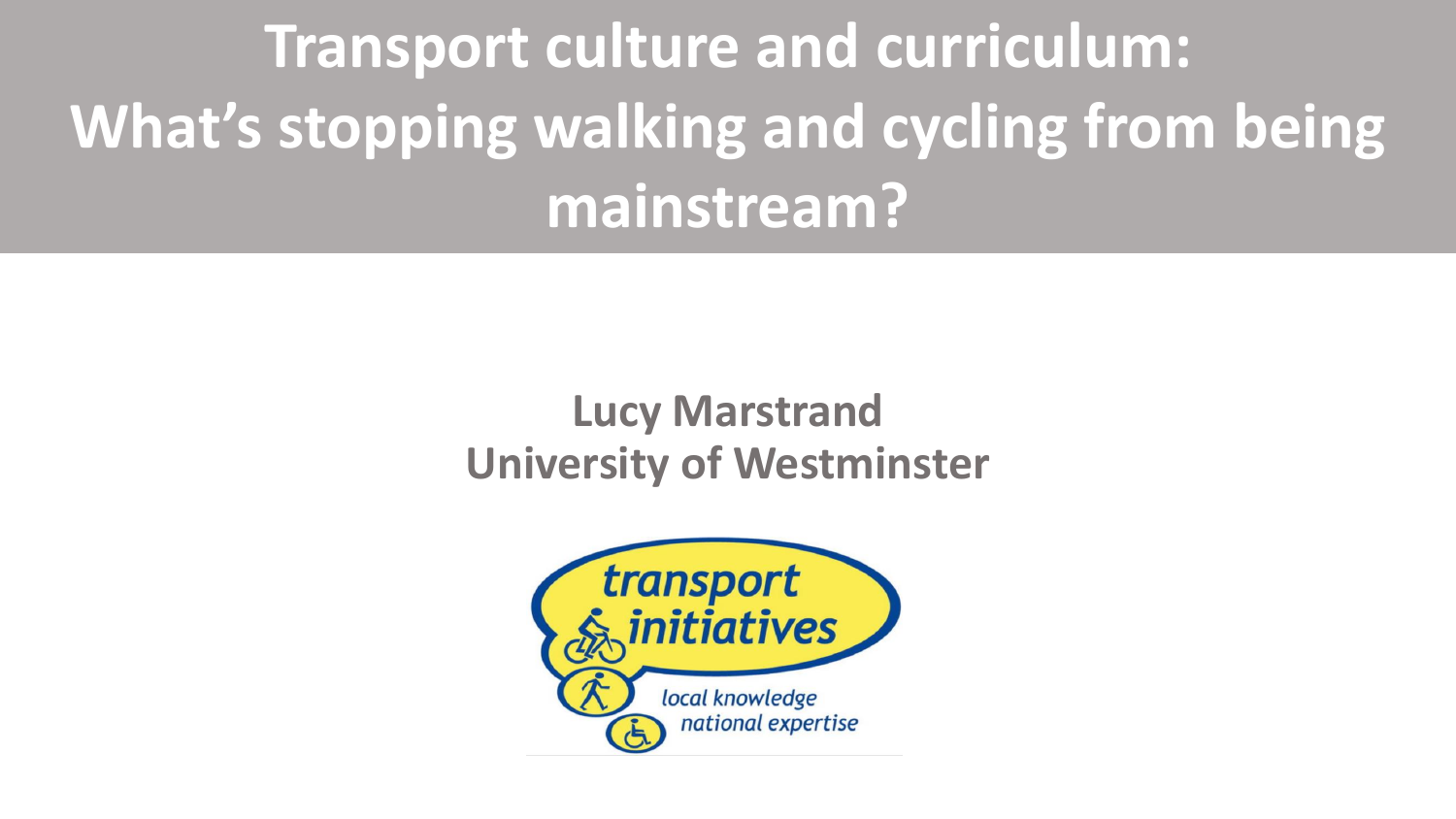Two types of research:

1. Current generation

86 LinkedIn profiles of 'heads of transport' in Local Authorities used to identify:

- Who's in charge
- Background / training
- Perceived kudos of skills major highways, walking, cycling design, etc.

#### 2. Next generation

Equipped with right skills for sustainable design? Comparison Transport MSc syllabi\*

\*level of academic requirements for CEng was changed from a Bachelor's degree to a Master's degree in 1997 Engineers are more likely to apply to do Transport MSc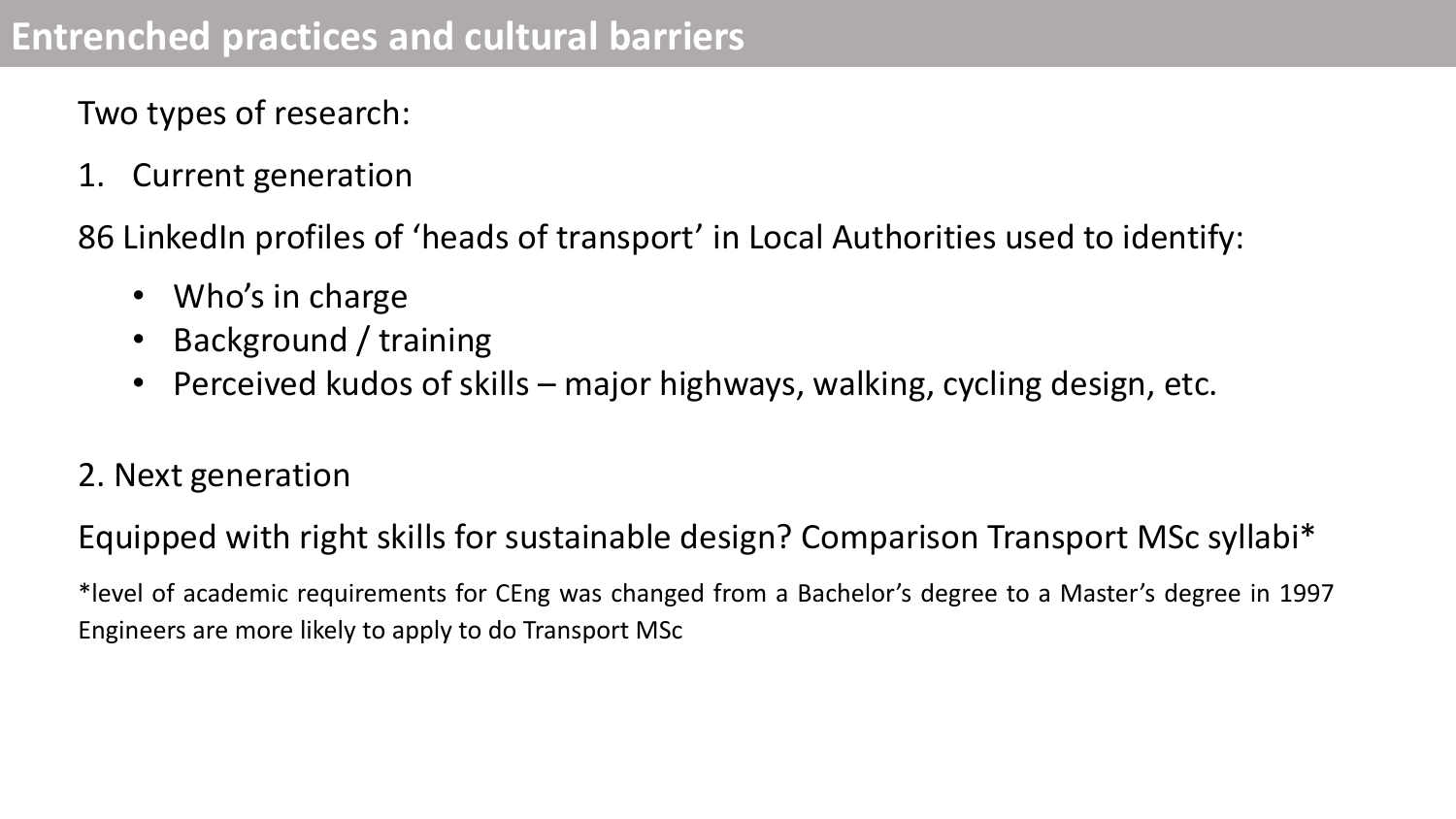# **Anonymised profile 'Head of Transport', London Council. Data derived from LinkedIn, 2016**

**Head of Highway Infrastructure: London Borough Council**

| <b>Summary:</b>              | A chartered civil engineer with over twenty-five years' experience in London's highways and transport industry.                      |
|------------------------------|--------------------------------------------------------------------------------------------------------------------------------------|
|                              | Recently involved in change management, borough transport and highways service integration programme between London                  |
|                              | Boroughs and helping to shape the future direction of the transport and highways services.                                           |
|                              | A dedicated and focused manager with a track record for delivery of a broad range of projects and programmes.                        |
| <b>Current Role</b>          | Head of Service responsible for: Highway Capital Projects, Maintenance, Bridges, Street Lighting, Traffic Design, Traffic Orders,    |
|                              | <b>Parking Projects</b>                                                                                                              |
| <b>Previous Roles:</b>       | Deputy Head of Highways                                                                                                              |
|                              | Team Leader Traffic Infrastructure                                                                                                   |
|                              | <b>Group Manager-Engineering Projects</b>                                                                                            |
|                              | <b>Principal Engineer</b>                                                                                                            |
|                              | <b>Project Engineer</b>                                                                                                              |
| <b>Self-selected skills:</b> | Project Planning, Public Sector, Rail, Public Sector, Bridge, Highway Design, Project Delivery, Infrastructure, Feasibility Studies, |
|                              | Management, Road Traffic, Policy, Stakeholder Engagement, Construction Management, Cost Management                                   |
| <b>Education:</b>            | Civil Engineering B.E (1982-1986)                                                                                                    |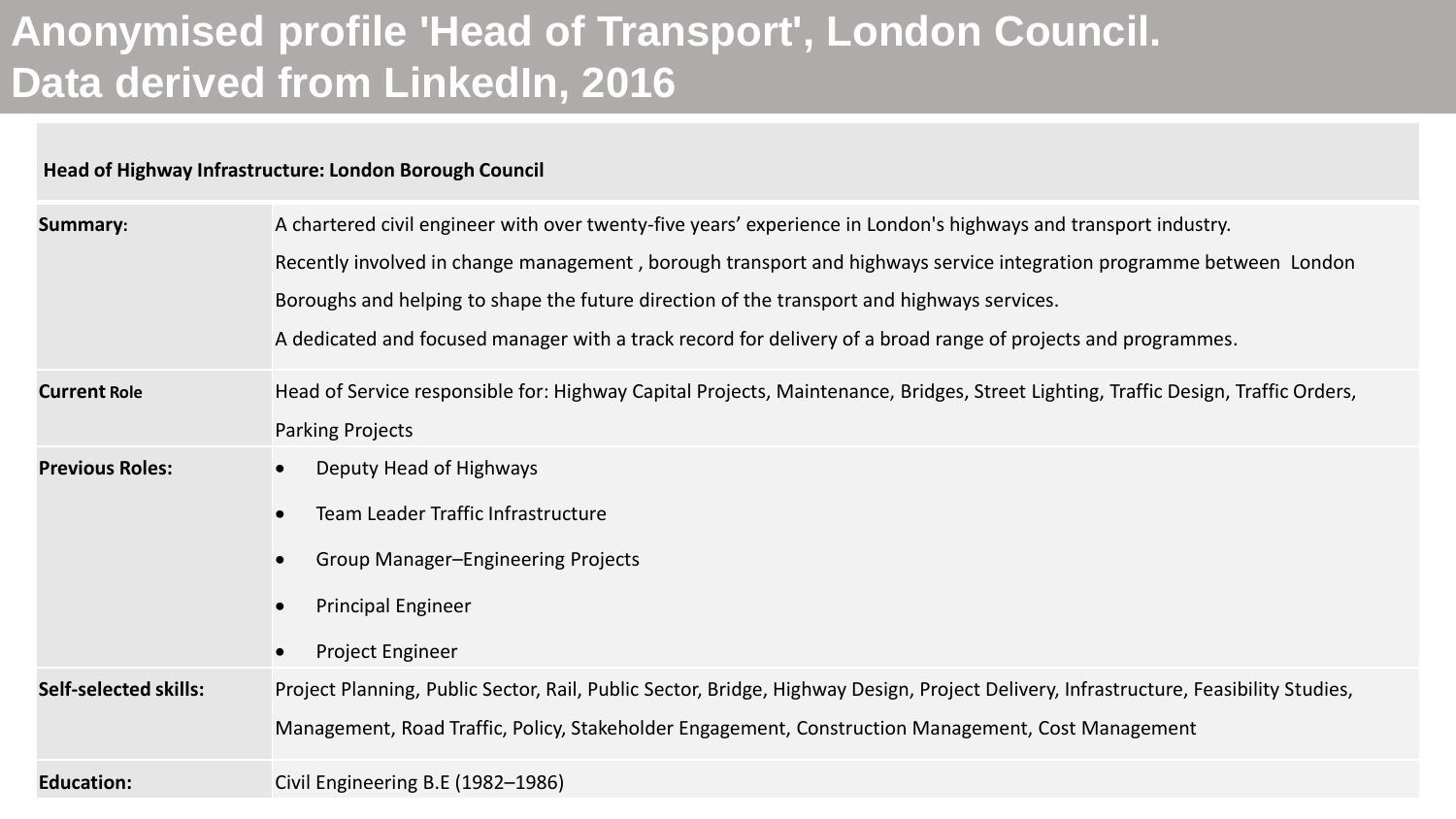## **Bachelor's degrees by subject held by Heads of Transport in local authorities. Derived from LinkedIn sample, 2016**



69% had engineering qualification ( HNC, HND, Bachelors)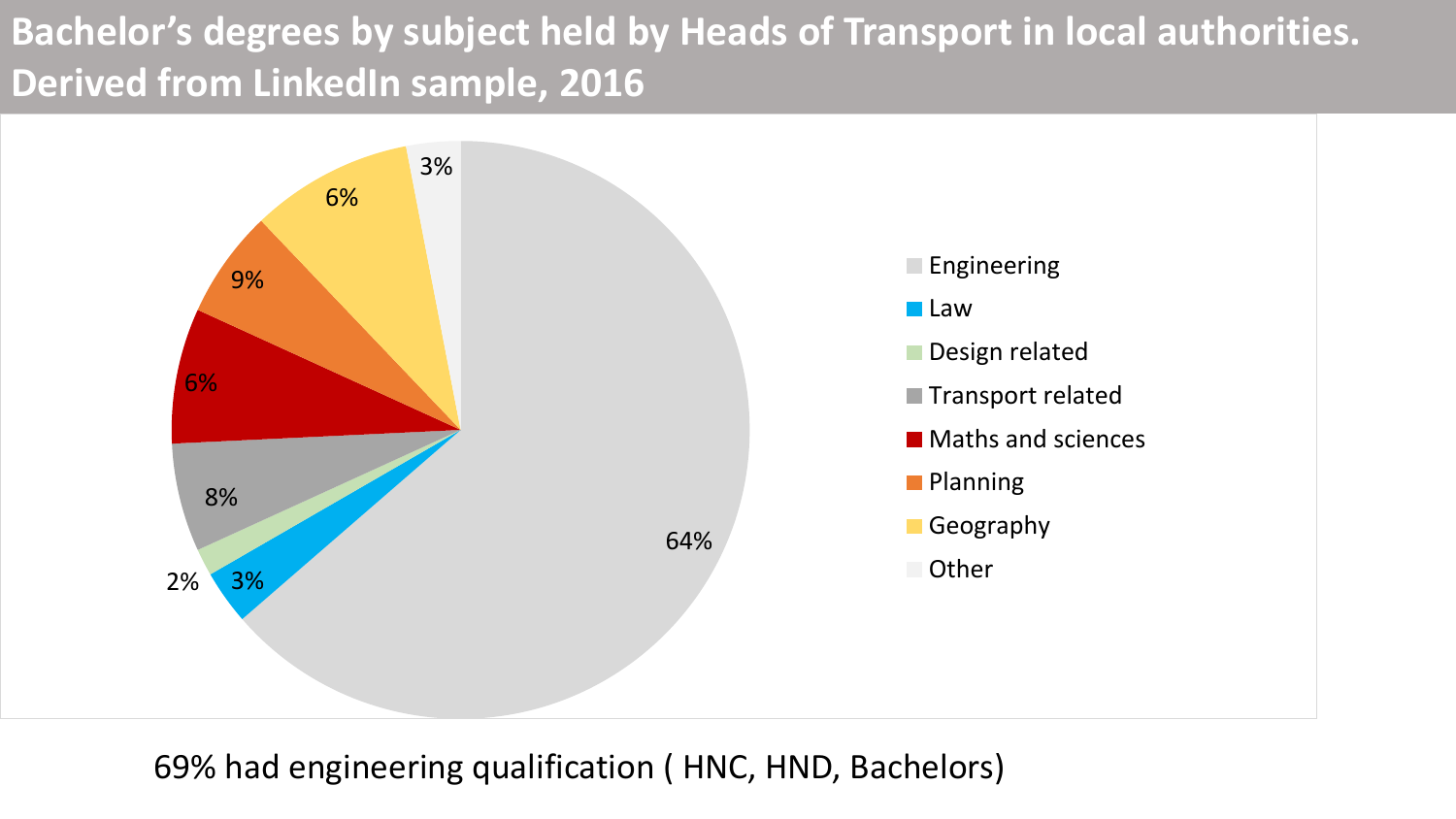### **Master's degrees held by Heads of Transport of local authorities Derived from LinkedIn sample, 2016**

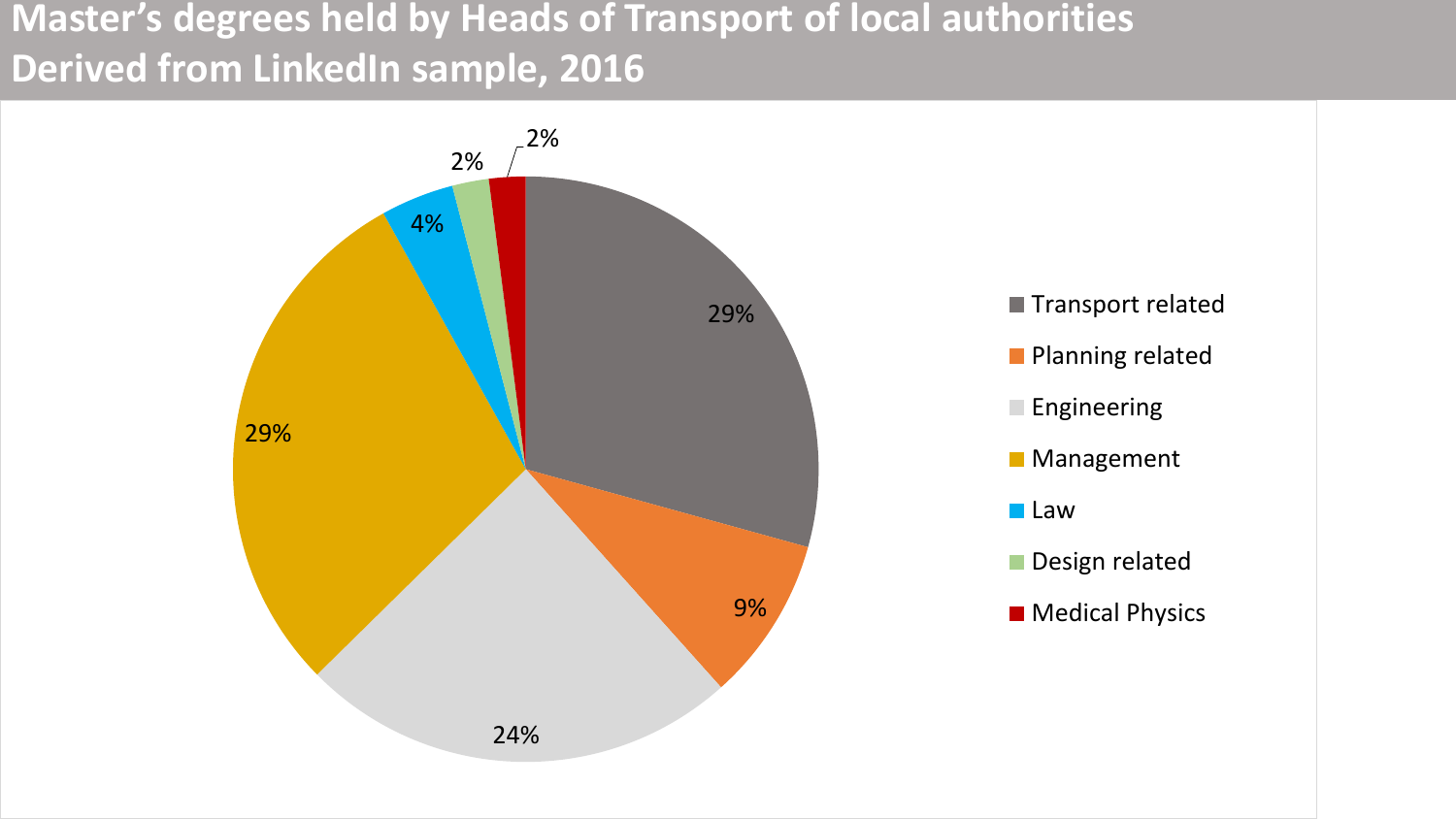## **Professional institutions to which Heads of Transport cite affiliations Derived from LinkedIn sample, 2016**



11% of MScs were transport related Only 2% of the stated affiliations were with the Transport Planning Society (TPS) Not so well-regarded? Newer Institute (TPS since 1997, CIHT founded 1930)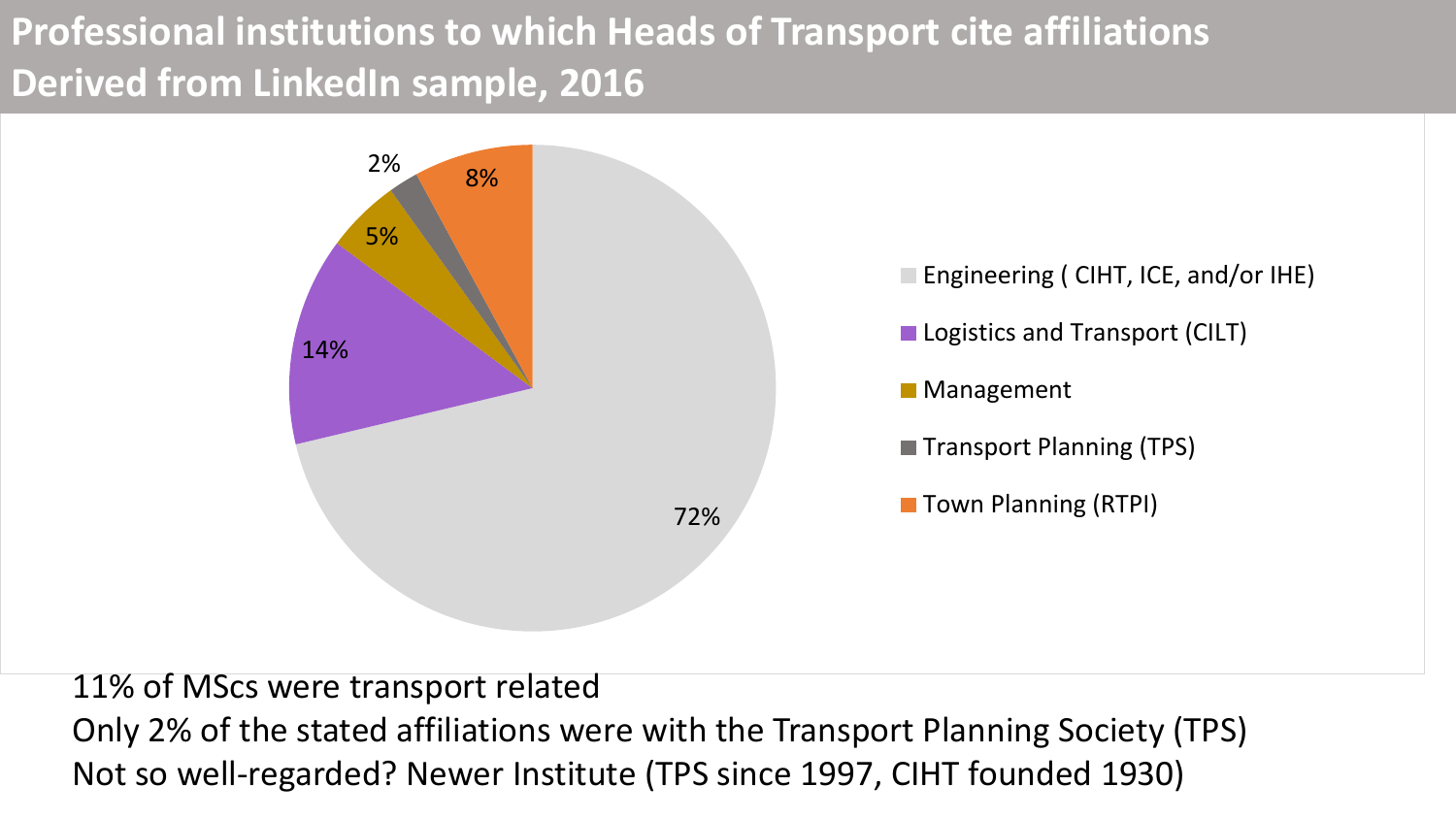## **Infrastructure mentions among Heads of Transport in Local Authorities. Derived from LinkedIn sample, 2016**



Designing for car held in higher regard than walking/cycling/urban design

Road safety was more likely to be mentioned than walking/cycling/urban design combined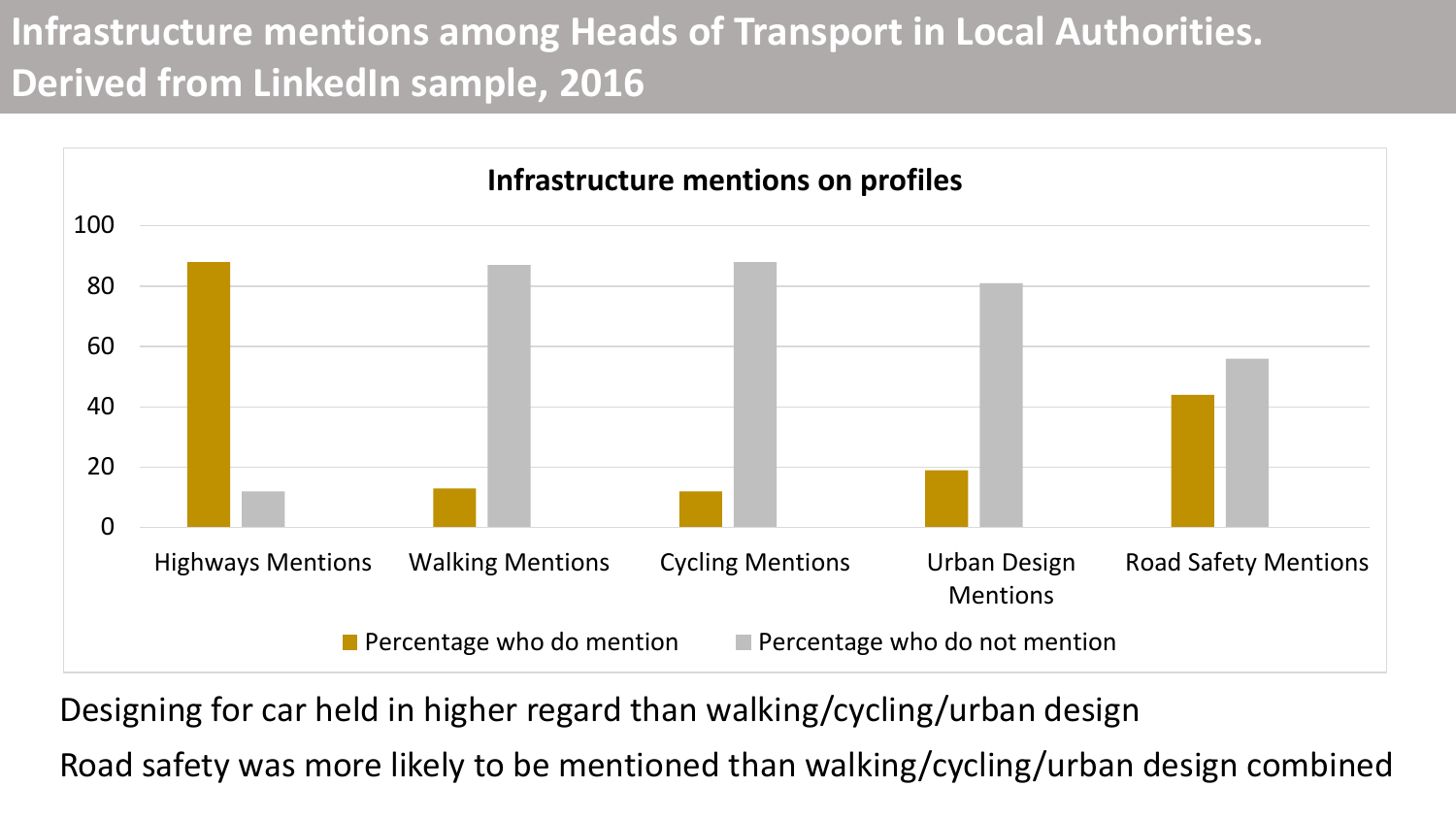- Heads of Transport = 91% male, 9% female
- More skewed than the gender imbalance among Chief Executives of Local Authorities: 23% women and 77% men (Wilkes, 2013)
- Equal representation of women in transport could help promote walking and cycling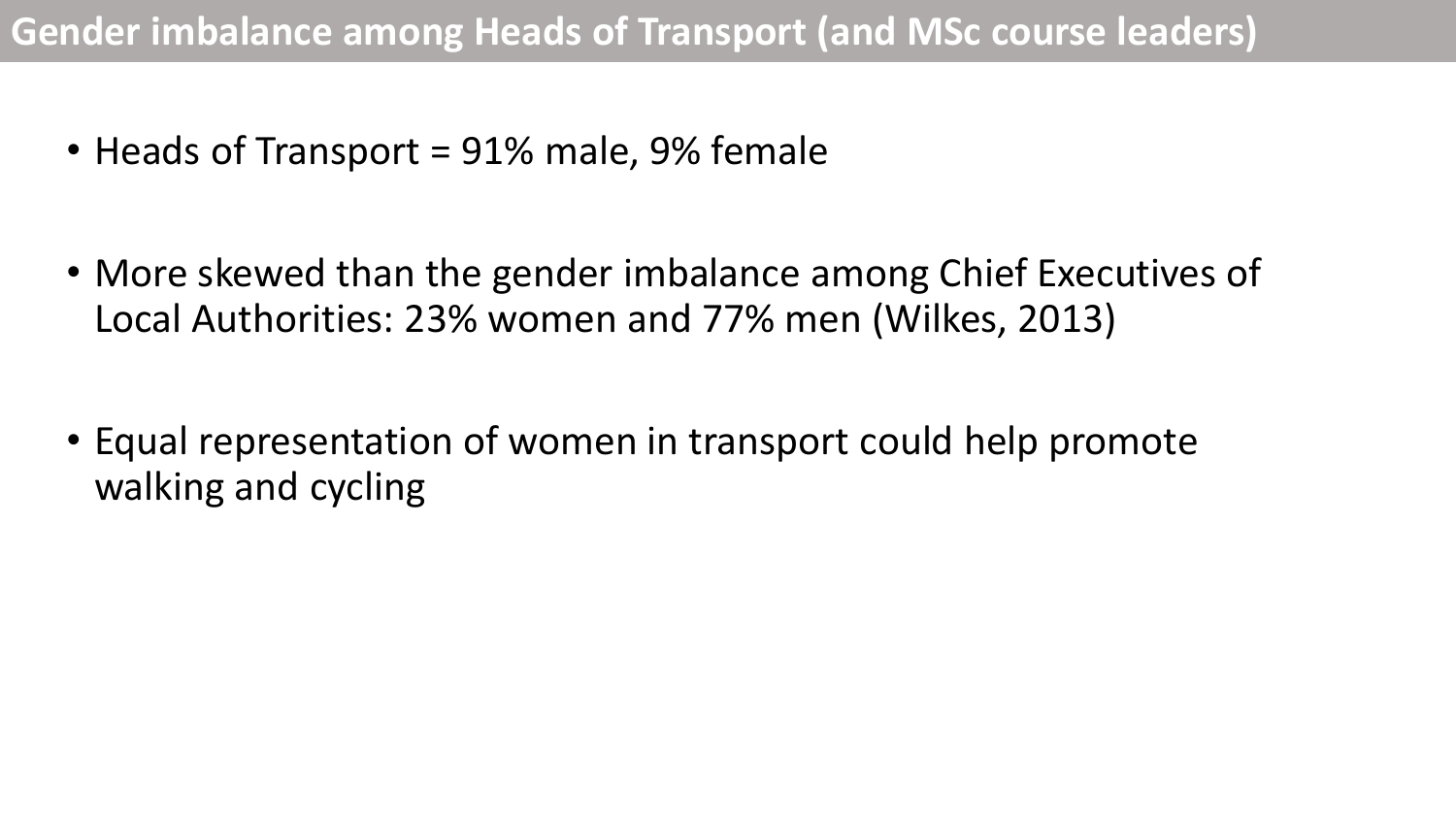#### **Gender and cycling in England**

### **Cycling by gender and age**



**Statistical Release** 29 April 2014 **Local Area Walking and Cycling Statistics: England 2012/13**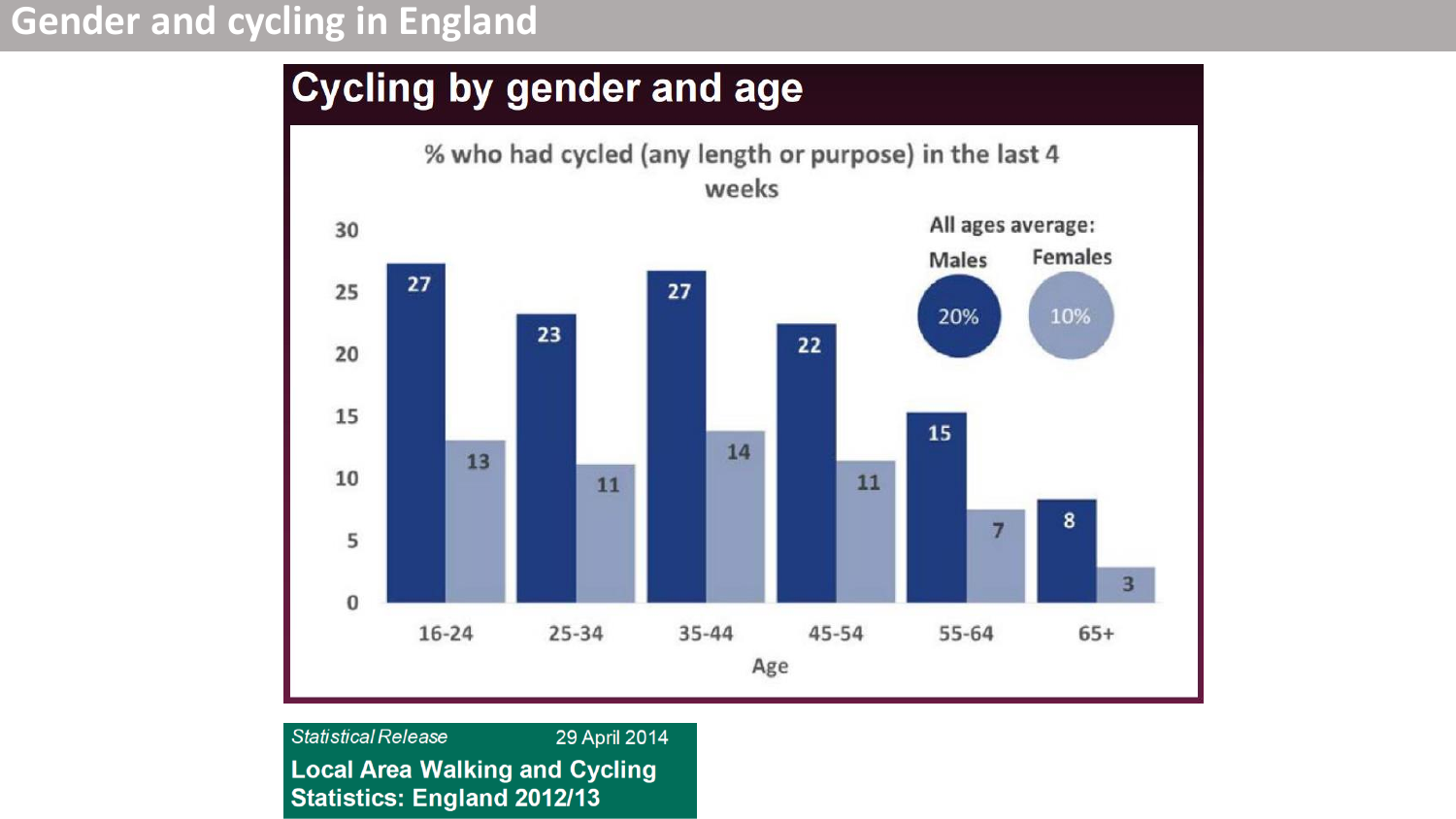Nine MSc courses selected for analysis :

- Cardiff University
- Edinburgh Napier
- Imperial College / University College London
- University of Leeds
- Newcastle University
- Salford University
- Southampton University
- University of Westminster
- University of West of England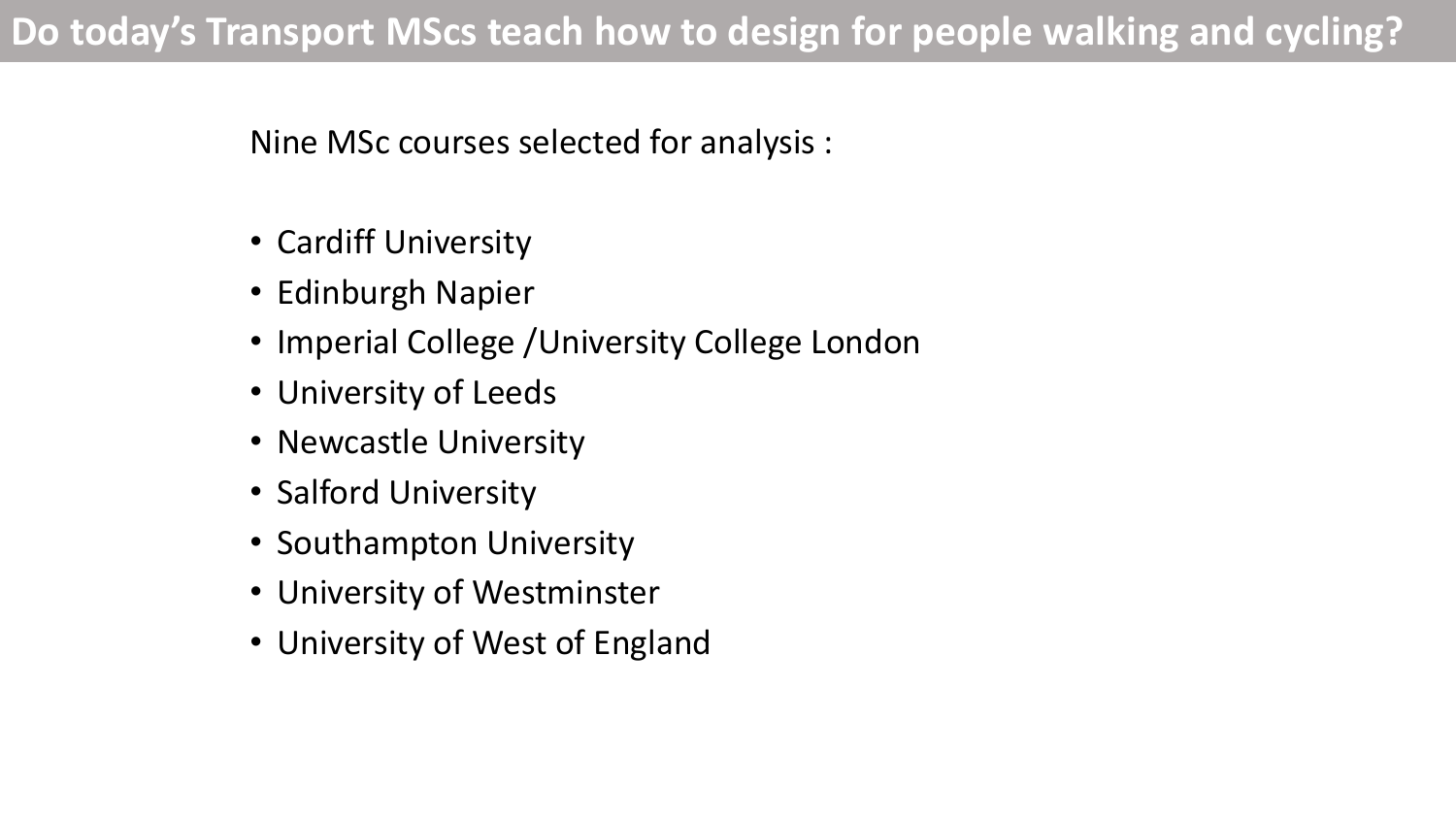## **Policy modules vs Engineering modules, 2013–16 Proportion of module guides which mention (explicitly or implicitly) different types of infrastructure**

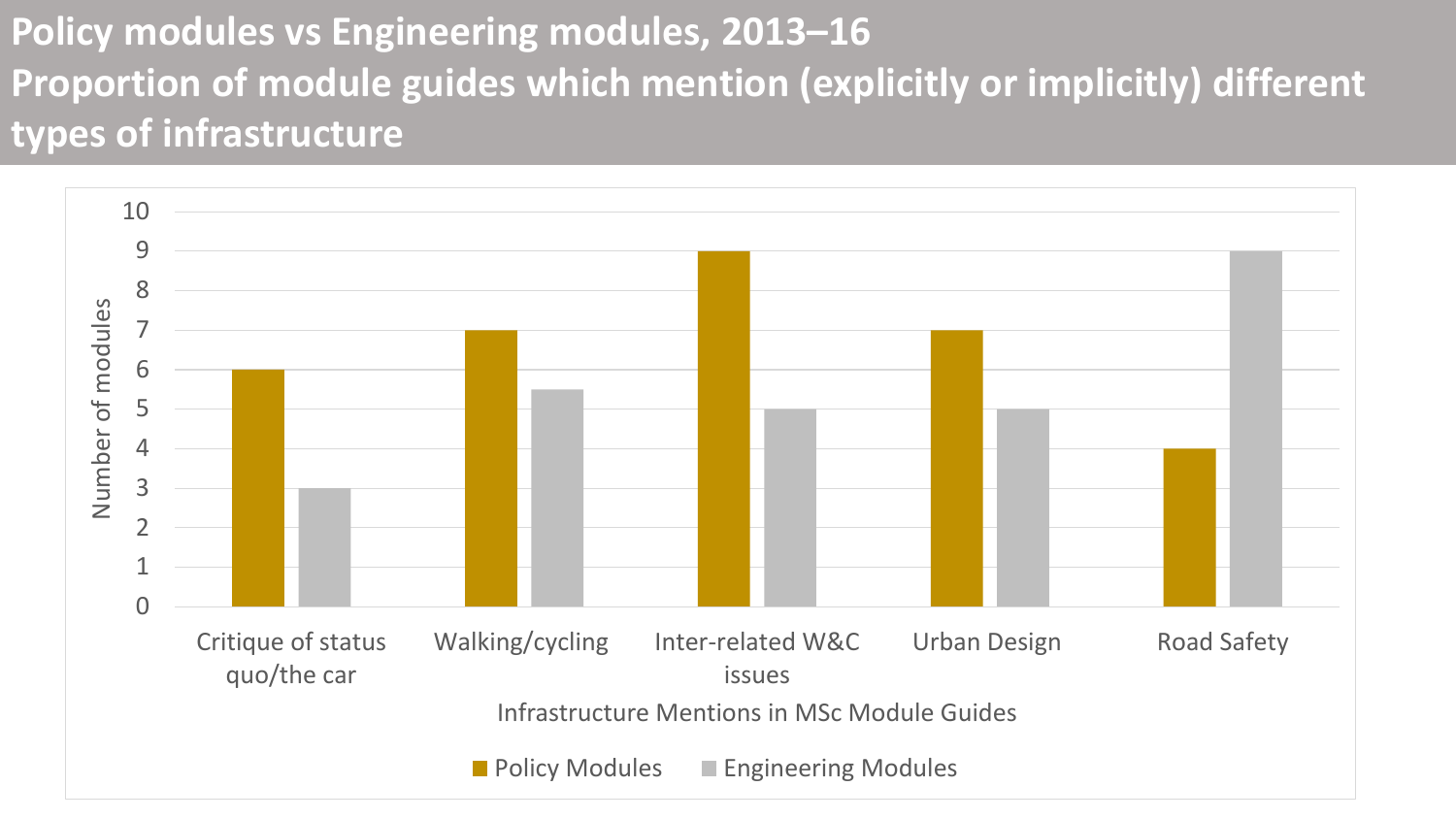Road Safety:

- Routine
- As in LinkedIn profiles engineers mention road safety more than walking / cycling
- studied in isolation from pedestrian and cycle traffic
- Conceptual split problematic walking and cycling excluded from mainstream highways engineering.

Walking and cycling:

- often 'add-on' topic
- conventional highways standards covered rigorously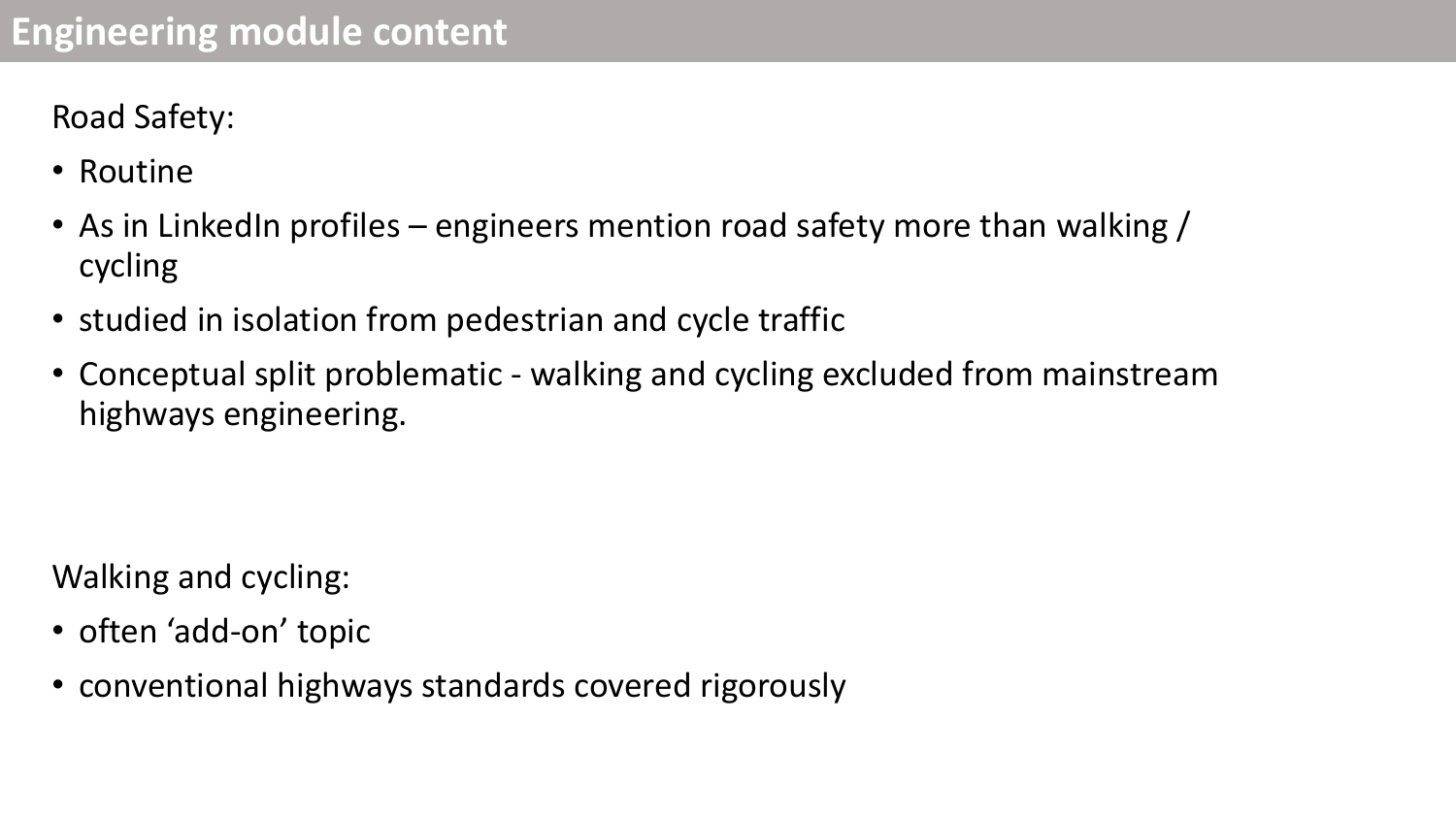### **Southampton syllabus 'Transportation Engineering: Analysis and Design Module'**

12 elements, 1 directly covered walking and cycling:

- \* Traffic Parameters and traffic flow theory on highway links
- \* Traffic data collection, surveys and automatic detection systems
- \* Junction types and layouts
- \* Traffic analysis at road junctions: gap acceptance, capacities, queues and delays.
- \* Design and evaluation of priority junctions
- \* Design and evaluation of roundabouts
- \* Design and evaluation of traffic signals
- \* Urban Traffic Control: Principles and practice
- \* Design and evaluation of gradeseparated intersections
- \* *Designing facilities for vulnerable road users (pedestrians and cyclists) and buses*
- \* Case Study: Road junction design
- \* Designing for safety
- \* Geometric Design of Highway Links
- \* Human Factors in Transportation Engineering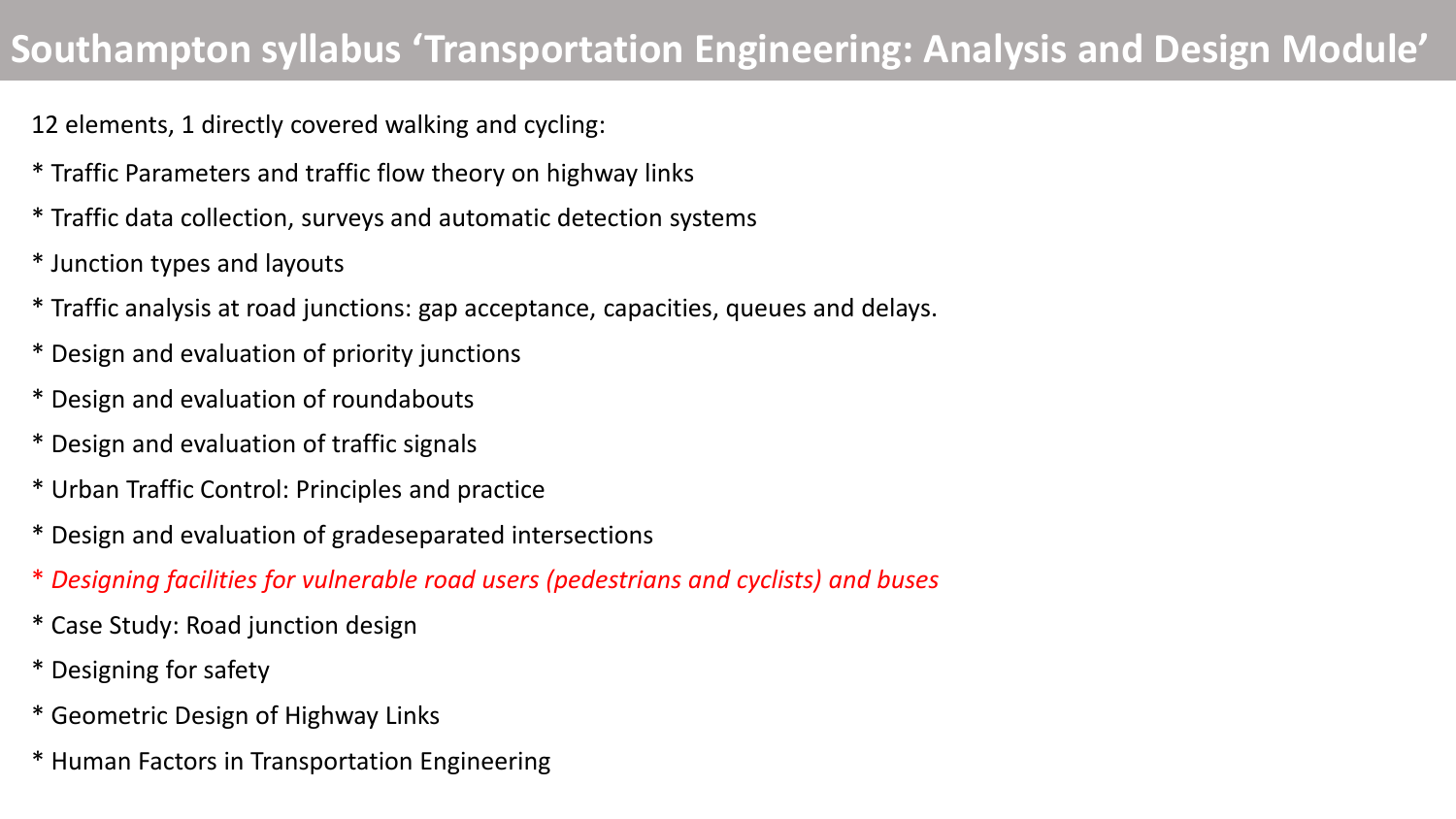## **Infrastructure mentions in selected modules of MScs; a comparison of Transport MScs and Engineering & Transport MScs, 2013–16**



Critiquing the car / visioning: much less common in Engineering MScs